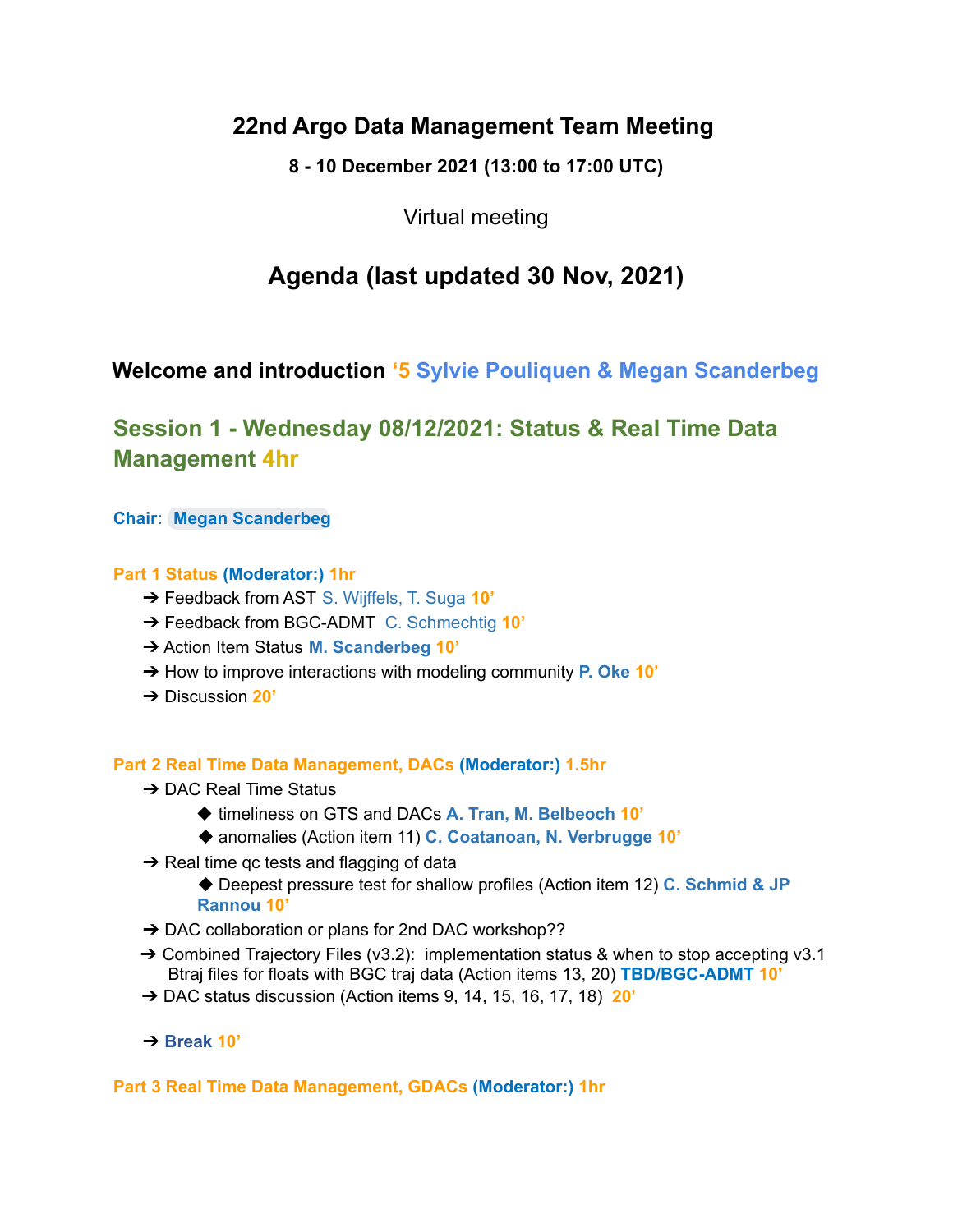- → Update on NVS reference tables: roadmap on how to implement unconstrained fields and whether all ref tables can be entered (Action items 27 - 28, 60) **V. Paba 20'**
- ➔ GDAC status T. Carval **10'**
- → File Checker updates: plan for using NVS tables to update File Checker, roadmap on how to implement changes in File Checker (Action items 1-7) **M. Ignaszewski 10'**
- ➔ GDAC status discussion **20'**

# **Session 2 - Thursday 09/12/2021: Pilot Data Management & Delayed Mode Data Management 4h**

### **Chair: Sylvie [POULIQUEN](mailto:Sylvie.Pouliquen@ifremer.fr)**

#### **Part 1 Pilot Data Management - real time and delayed mode (Moderator: A. Wong) 1hr**

- ➔ Deep Argo
	- ◆ Real time data/CPcor correction & Report on status of DMQC process for Deep Argo floats **15** ' **C. Cabanes/Deep Argo working group**
	- ◆ Matlab tool for selecting deep reference CTD in OWC **5** ' **J. Lyman**
- ➔ RBR data **20' M. Dever & A. Wong/RBR working group**
- ➔ Pilot data discussion **15'**

#### **Part 2 Delayed Mode Quality Control 1.5hr (Moderator:)**

- **→ SBE CTDs** 
	- ◆ Report from salty drift working group (Action items 38, 39, 40) 20<sup>*'*</sup> **J**. **Gilson, A. Wong**
	- ◆ Updates from manufacturer Seabird **10' K. Martini**
- ➔ Under-ice position estimation **10' P. Oke**
- ➔ Under-ice position estimation **10' Kaihe Yamazaki**
- ➔ Trajectory files **10' M. Scanderbeg**
- $\rightarrow$  DMQC code updates
	- ◆ Python version of OWC toolbox **10' K. Walicka**
- ➔ Discussion **20'**

#### ➔ **Break 10'**

#### **Part 3 DMQC monitoring and reference databases 1hr (Moderator:)**

- ➔ Delayed mode monitoring at OceanOPS (Action items 49 52) **20'**
	- ◆ Monitoring percentage of floats that have been dmoded based on high priority float lists such as altimetry warning, MinMax warnings, OA warnings and FSD CTD serial numbers
	- ◆ Monitoring DM operators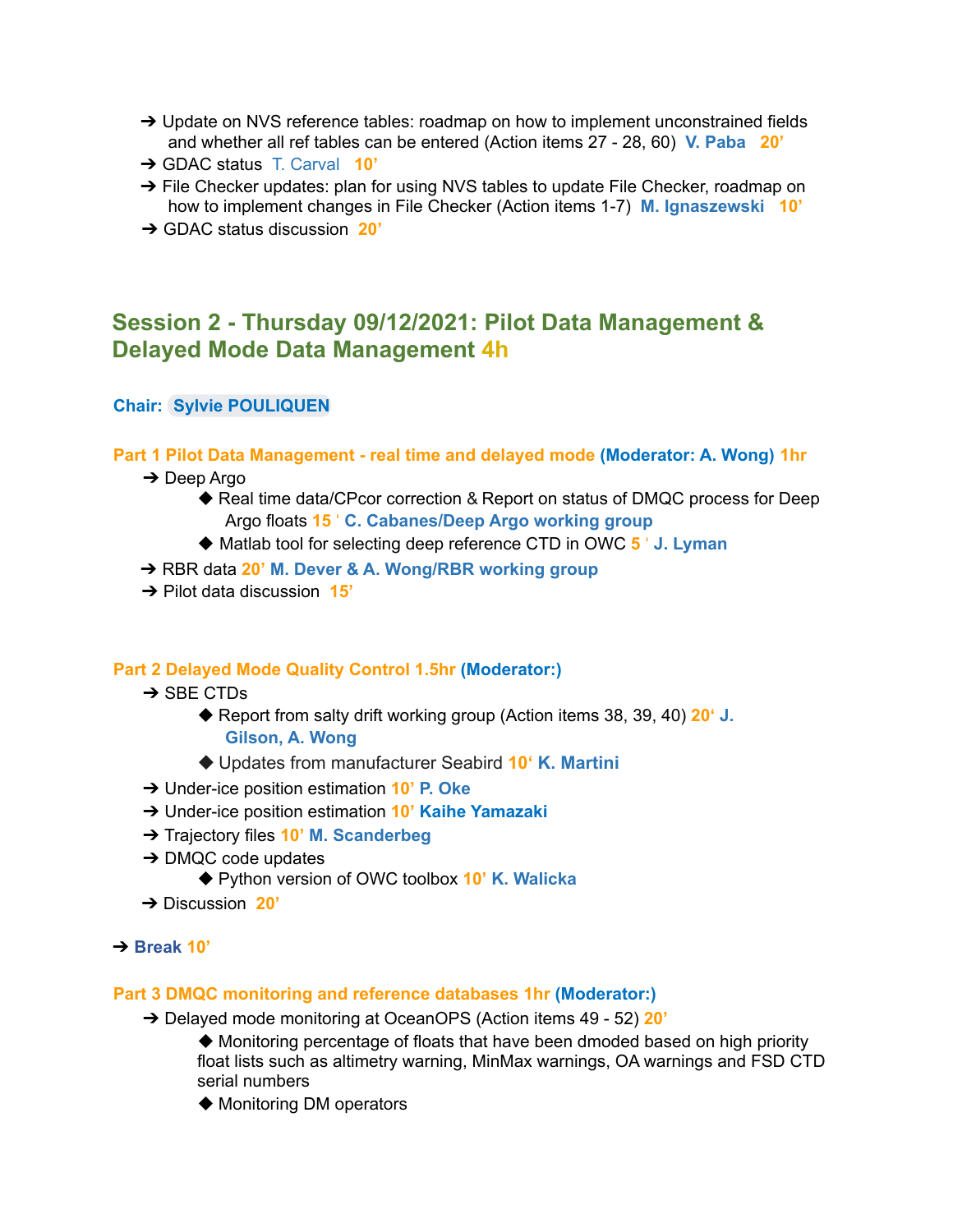- ◆ Orphan floats
- ➔ Discussion **10'**
- ➔ DMQC reference databases **30**
	- ◆ CTD for DMQC joint update from (Action item 43) **C. Coatanoan, S. Diggs, T. Boyer 10'**
- ➔ Discussion **10'**

# **Session 3 - Friday 10/12/2021: Format, Value added tools, Upcoming meetings 4h**

### **Chair: Megan [Scanderbeg](mailto:mscanderbeg@ucsd.edu)**

#### **Part 1 Format updates 1 hr (Moderator:)**

- ➔ Review [list](https://docs.google.com/document/d/1DSFcJa1LCuZQxPJorX_Z00GQkF1OIEdXdVWlH1NexN0/edit?usp=sharing) of proposed meta file changes & improvements **20'** T. Carval Proposed Additions:
	- ◆ Proposed Additions
	- ◆ Proposed Consistency Improvements (Action item 29)
- ➔ Review [list](https://docs.google.com/document/d/1DSFcJa1LCuZQxPJorX_Z00GQkF1OIEdXdVWlH1NexN0/edit?usp=sharing) of proposed changes that affect multiple file types **10'** T. Carval
	- ◆ CF compliance to salinity and uncertainty
	- ◆ Adding DOI to files
	- ◆ Discussion: develop timeline for possible format updates which must also coincide with NVS, User Manual, and FileChecker updates **30' (Discussion Lead:)**
- ➔ **Break 10'**

#### **Part 2 Value added section 1.5 hr (Moderator:)**

- ➔ GADR status and updates (Action item 45) **15' T. Boyer**
- ➔ ARCs combined quick status update from all **10'**

Full ARC reports available with National Reports

- → Core Argo Best Practices document status and pathway to official endorsement (Action item 58) **10' T. Morris**
- → Data visualizations, APIs, and access tools: report on which tools are advertised, where to find them, and how to keep this updated (Action item 59) **15' M. Scanderbeg**
- ➔ ArgoOnlineSchool developed within Euro-Argo-Rise project **10' P. Velez/A Gonzales**
- ➔ Feedback from OceanObserver workshop **10' C Gourcuff E Rusciano**

➔ Discussion **15' (Discussion Lead:)**